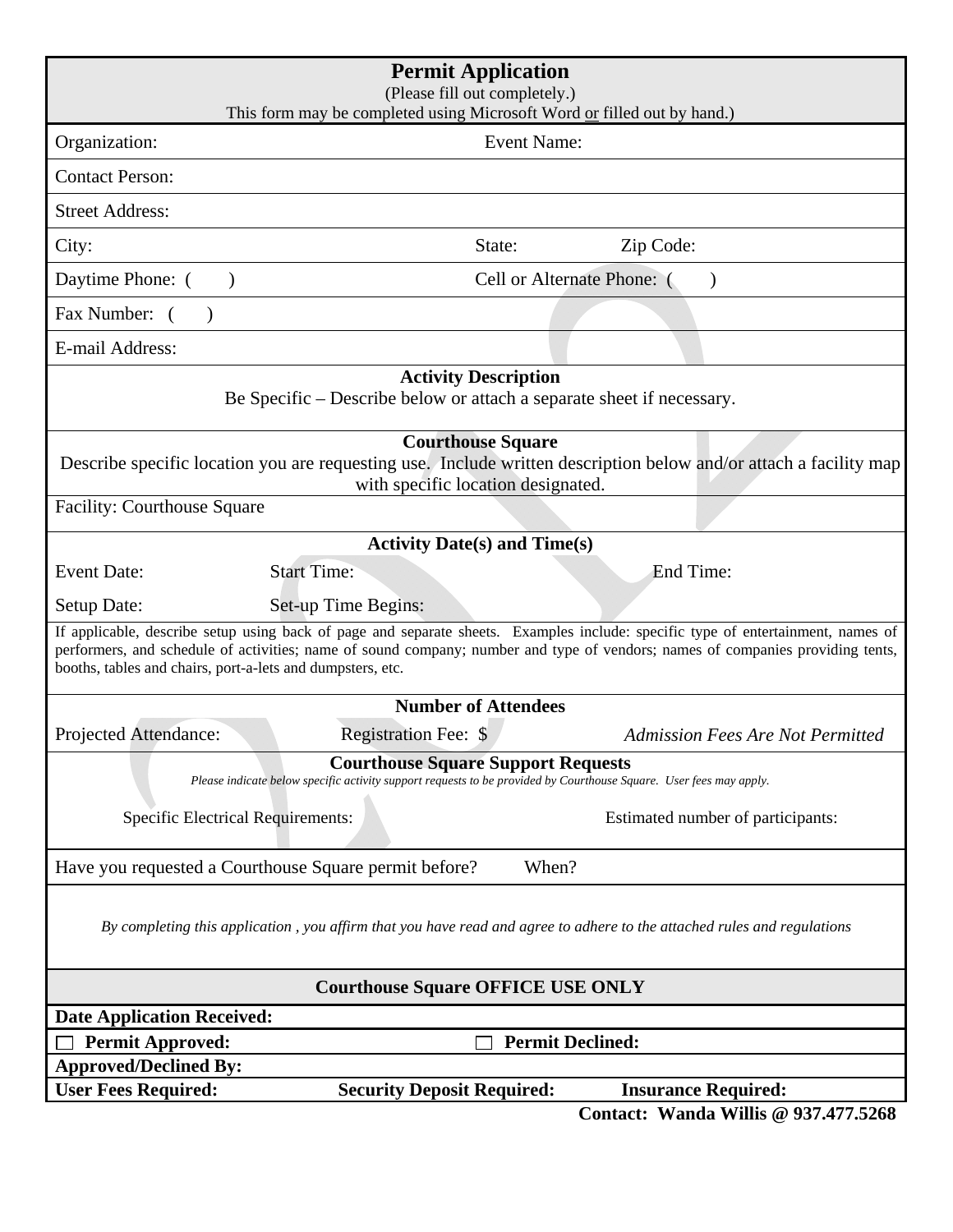### **COURTHOUSE SQUARE RULES AND REGULATIONS FOR USE**

#### **EVENTS, RALLY DEMONSRATION, ASSEMBLY**

Permits are required for all organized activities and events. A Permit Application is available at the Montgomery County Facilities Management Department or online at www.mcohio.org

Montgomery County will not provide restrooms, tables, chairs, tenting, sound systems, etc. Montgomery County will determine support regarding special, community events.

All trash/debris generated must be placed within existing trash and recycling receptacles or removed from Courthouse Square at the close of event.

Sleeping, camping Use of Courthouse Square for lodging or sleeping place is prohibited.

Open fires are prohibited. Cooking and other fires are subject to permit. No free food shall be distributed without County approval. All food items are subject to approval by Public Health.

All use must be safe, sanitary, lawful and not disrupt surrounding commercial operations and residential living areas. Insulting, abusive, threatening, profane or indecent language is prohibited.

## **HOURS OF OPERATION**

Courthouse Square will be made available for permitted, organized activities and events daily from 6:00a.m. to 12:00 a.m. (midnight) These hours do not limit pedestrian use of the Square.

## **USE OF VEHICLES ON COURTHOUSE SQUARE**

Delivery and Loading and Unloading of Supplies/Materials: Vehicles delivering equipment, supplies or materials for events or other purposes may unload and/or load on the sidewalk at the base of the ramps (Main Street or Third Street) All vehicles must be removed and parked on legal, designated parking areas.

Support Vehicles which serve as a source of supply of products during an event (beverages, ice, first aid, media, etc.) must be placed only in designated areas (see map).

Display vehicles will only be allowed in designated areas (see map). Vehicles must have drip pans placed underneath the engines.

No person shall drive around, cause to be moved or damage any barricade or other barrier (temporary or permanent).

No public parking is permitted on Courthouse Square. Vehicles in violation will be towed.

# **VENDORS AT COURTHOUSE SQUARE**

License agreements for vendors at Courthouse Square require approval by the Board of County Commissioners. Interested vendors may contact the Facilities Management Department for information and license agreement requirements.

### **OTHER**

Law Enforcement agents may order any person violating these Rules and Regulations or subsequent laws and ordinances to leave Courthouse Square.